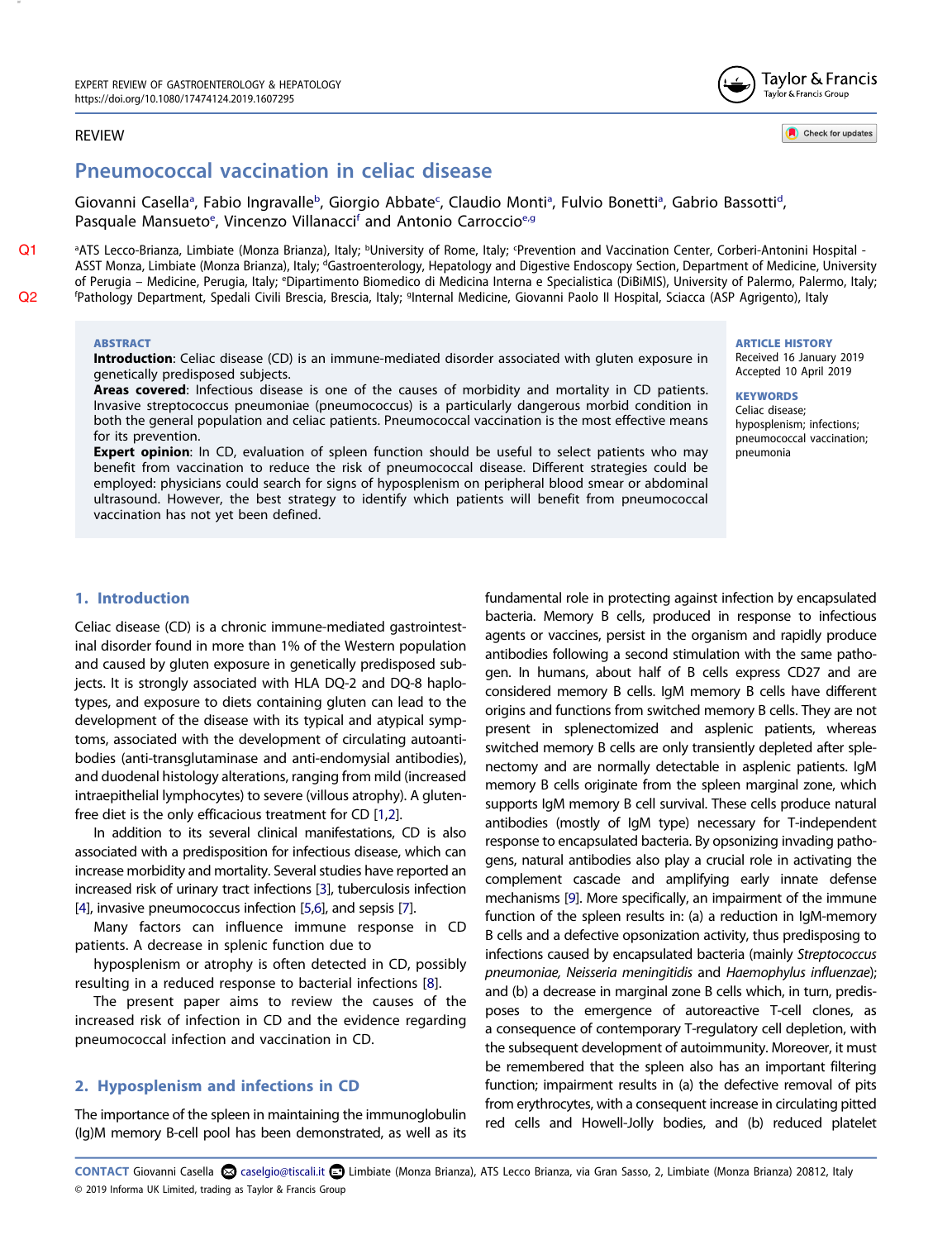#### **Article highlights**

- Impairment of the immune function of the spleen results in a reduced number of IgM-memory B cells, the emergence of autoreactive T-cell clones, defective removal of pits from erythrocytes, and reduced platelet sequestration, with thrombocytosis
- Hyposplenism, a well-known risk factor for pneumococcal infection, is not routinely investigated and evaluated in celiac patients
- Every physician should investigate blood and/or ultrasound signs of hyposplenism and splenic atrophy in CD patients
- A systematic evaluation of spleen function should permit the selection of CD patients who may benefit from vaccination, in order to reduce the risk of invasive pneumococcal disease
- Celiac patients with impaired immunologic function need to undergo a complete vaccination protocol, including *S. pneumoniae, N. meningitidis, H. influenzae type B*, and influenza.

<span id="page-1-0"></span>sequestration, leading to thrombocytosis, which, in turn, predisposes to thromboembolism [\[10](#page-4-9)[,11\]](#page-4-10).

Consequently, in splenectomized and asplenic patients, a contemporaraneous impairment of both the immune and filtering function has been shown, and a significant inverse correlation between levels of circulating IgM memory B cells (detected by flow-cytometry) and pitted red cell values has been reported in inflammatory bowel disease patients with hyposplenism [[12](#page-4-11)].

<span id="page-1-2"></span>Therefore, in accordance with Di Sabatino et al. [[11](#page-4-10)], we can suggest that CD patients should be considered as suffering from major hyposplenism when an IgM memory B cell frequency lower than 10 and/or a pitted red cell value higher than 4% are present, indicating that this population could receive more clinical benefits from pneumococcal vaccination.

Pitted red cell count can be considered as the reference method for diagnosing hyposplenism. Although this approach could be considered simple, 'pit identification' (a pit being the characteristic depression on the erythrocyte surface) in a blood smear requires the use of special equipment (Zeiss/Nomarski differential interference contrast microscopy) which is not so readily available.

In addition to the presence of low IgM memory B cells, increased pitted red blood cells, and Howell-Joly bodies, simple evaluation of spleen size and volume by abdominal ultrasound can be considered the first step in detecting hyposplenism. In this context, Di Sabatino et al. showed that two-thirds of individuals with a small spleen (longitudinal diameter <7.5–8 cm, incidentally detected on abdominal ultrasound) had splenic hypofunction, with pitted erythrocyte levels comparable to those of splenectomized patients [\[13](#page-4-12)].

<span id="page-1-3"></span>CD is the most frequent of the various diseases associated with hyposplenism, which affects more than a third of celiac patients. It does not complicate CD in infancy, whereas in adults its incidence correlates with the duration of previous exposure to gluten, and a gluten-free diet is effective in restoring splenic function. The prevalence of hyposplenism increases from 19% to 80% in celiac patients with autoimmune disorders (AID) and/or premalignant or malignant complications. Therefore, splenic atrophy is recognized as a factor associated with a worse prognosis in CD [[14,](#page-4-13)[15](#page-4-14)].

<span id="page-1-4"></span>In this context, Di Sabatino et al. demonstrated that in patients with complicated CD and in celiac patients with AID

the median percentage of pitted red cells (9.3% and 4.9%, respectively) was significantly higher than in uncomplicated celiac patients without AID (median 2.6%; *P <* .005), and in nonceliac patients with AID (median pitted red cells 1.8%; *P <* .001) and healthy volunteers (median pitted red cells 0.9%; *P <* .0001). As expected, splenectomized patients had a significantly higher number of pitted red cells(median 15.8%, range 8.4–2.5; *P <* .005) than patients with complicated CD. The prevalence of splenic hypofunction (pitted red cells >4%) was significantly higher in patients with complicated and AID-associated CD than in patients with uncomplicated CD without AID [\[15](#page-4-14)].

<span id="page-1-5"></span>As quoted above, hyposplenism in CD can cause severe infections, mainly due to encapsulated bacteria, such as *Pneumococcus*. This kind of infection triggers the response of natural IgM antibodies, produced by memory B-cell populations residing in the marginal zone of the spleen, which in turn are responsible for the activation of T-independent immune responses against encapsulated bacteria [\[11\]](#page-4-10).

<span id="page-1-6"></span><span id="page-1-1"></span>In CD patients, malnutrition and increased intestinal permeability may be other factors predisposing to an impairment of the immune system's ability to respond to infections [\[16\]](#page-4-15). Reduced serum levels of folate, vitamin B12 and vitamin D are frequent in CD patients and may contribute to the reduction in immunologic functions [\[17\]](#page-4-16).

<span id="page-1-8"></span><span id="page-1-7"></span>Increased intestinal permeability has been recognized as one of the events predisposing to the development of multiple organ failure in critically ill ICU patients [[18](#page-4-17)], although this aspect has not yet been confirmed in CD patients. It is important to underline that, in addition to increased intestinal permeability, CD patients also show an increased permeability of the respiratory mucosa [[19\]](#page-4-18).

<span id="page-1-9"></span>Streptococcus pneumoniae is a particularly significant infection in CD patients; as a consequence, the British Society of Gastroenterology has recommended the vaccination of all CD patients against pneumococcal disease (grade C recommendation) [[20\]](#page-4-19).

<span id="page-1-10"></span>The British Guidelines based this recommendation on the evidence that CD is often associated with hypoplasia and that splenic atrophy is a known risk factor for encapsulated bacterial infections, such as *Pneumococcus* [\[21](#page-4-20)].

<span id="page-1-12"></span><span id="page-1-11"></span>However, neither the American College of Gastroenterology nor other Gastroenterology societies have specifically recommended vaccination for celiac patients [[22](#page-4-21)], whereas it is recommended, in general, for patients with splenic atrophy or asplenia [[22](#page-4-21)].

# **3. International literature data about the dimension of the problem**

Early evidence on the risk of streptococcus pneumoniae (*Pneumococcus*) infection and fatal septicemia in CD patients was provided only by case reports, which documented a lack of response to standard therapy and the absence of other risk factors than CD and hyposplenism [[23](#page-4-22)[–25](#page-4-23)].

<span id="page-1-13"></span>It is currently being debated how frequently pneumococcal infections occur in CD populations compared to the general population. Several studies have investigated this aspect, both before and after the current British Guidelines were introduced.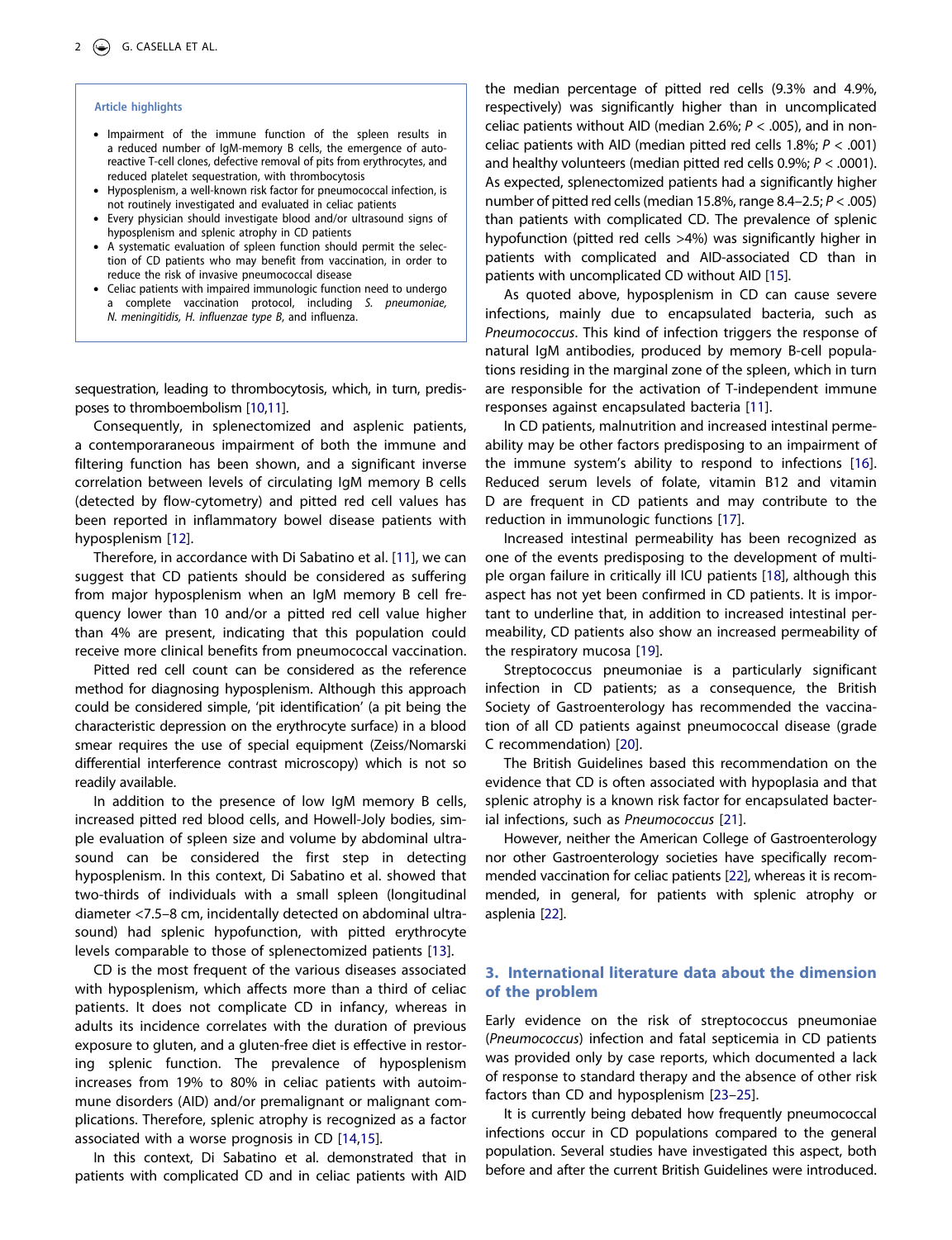Thomas et al. [\[5](#page-4-4)] reported that CD patients have a higher risk of invasive pneumococcal disease than the general population, with a rate ratio of 2.06 (95% confidence interval, CI 1.27–3.15) in an Oxford population and a rate ratio of 1.61 (95% CI 1.36–1.90) in England as a whole. A higher risk of pneumococcal infection in splenectomized patients was reported, with a rate ratio of 3.40 (95% CI 2.44–4.60) in an Oxford population and 3.32 (95% CI 2.80–3.90) in England as a whole. The authors stressed that CD patients aged between 15 and 64 and over 65 had a higher risk than controls, whereas in patients under 15 years of age there was no significant difference in risk of pneumococcal infections.

Rochert Tjemberg et al. [[6](#page-4-5)], in a population-based cohort study on invasive pneumococcal disease in Sweden, showed an increased risk in CD patients about 46% higher than in the general population. The study included 29,012 individuals with biopsy-proven CD, matched with 144,257 controls, and the infection events of *Pneumococcus* were identified through regional and national microbiological databases. Recorded pneumococcal infection was 45/29,012 in the CD patients (0.15%) and 162/ 144,257 in controls (0.11%) (Hazard Risk, HR 1.46, 95% CI 1.05–2.03). The authors suggested that CD subjects and their physicians should consider pneumococcal vaccination.

Similarly, Ludvigsson et al. [[7](#page-4-6)] evaluated the risk of sepsis in CD subjects. These authors used the Swedish national health registers to identify 15,325 subjects with a diagnosis of celiac disease and 14,494 inpatient reference individuals. The risk of sepsis was higher than in the control populations, with an HR of 1.6 (95% CI 1.2–1.9), versus the inpatient reference individuals, and an HR of 2.6 (95% CI 2.1–3.0), versus the general population, respectively. A strong association was found with sepsis due to pneumococcal infection, with an HR of 2.5 (95% CI 1.2–5.1) versus the inpatient reference individuals, and an HR of 3.9 (95% CI 2.2–7.0), versus the general population, respectively. In the same study it was proposed that CD subjects are at risk of sepsis from other bacterial infections than pneumococcal disease and suggested that other mechanisms apart from hyposplenism may contribute to increase this risk. Walters et al [[26](#page-4-24)], in their commentary about data from United Kingdom and Swedish Celiac Disease registers, found that the risk of sepsis in these patients was higher than hip fracture and lymphoma. Peters et al. [\[27\]](#page-4-25), in a Swedish study on 10,032 Swedish celiac patients hospitalized from January 1964 to December 1993, reported 818 celiac patient deaths, with a Standardized Mortality Ratio (SMR) for pneumonia of 2.9.

<span id="page-2-2"></span><span id="page-2-1"></span><span id="page-2-0"></span>Grainge et al. [[28\]](#page-4-26), in a prospective cohort study, assessed an approximately 37% higher risk of death in CD patients than in the general population. The study, performed in southern Derbyshire (United Kingdom) included 1,092 celiac patients. A statistically significant increase in all-cause mortality was observed (SMR 1.37, 95% CI 1.16–1.62), and respiratory disease played an important role (SMR 1.57, 21 deaths, 11 due to pneumonia). More than half of the deaths from respiratory diseases were thus caused by pneumonia, suggesting that vaccination may be a possible strategy to reduce mortality resulting from pneumococcal infection.

<span id="page-2-3"></span>These conclusions were not confirmed in another study, by Abdul Sultan et al. [[29](#page-5-0)]; these Authors performed a similar study on the British population, quantifying the excess cause-specific mortality between the CD population and the general population, with a follow-up of 10 years after CD diagnosis. Their analysis did not show the excess of mortality risk indicated by other studies in the literature (as in the case of cancer, cardiovascular disease, etc.) and their conclusions were also valid for respiratory diseases. The authors concluded that the results should reassure patients and practitioners that there is no risk of excess cause-specific mortality in CD patients compared to the general population, except for a slight excess risk of death from non-Hodgkin's lymphoma.

More recently, Zingone et al. [\[30\]](#page-5-1) evaluated the risk of community-acquired pneumonia in CD patients; they studied 9,803 patients with celiac disease and 101,755 controls and found 179 and 1,864 community-acquired pneumonia events, respectively. The absolute rate of pneumonia was similar in both celiac disease patients and controls: 3.42 and 3.12 per 1,000 person-years, respectively (HR 1.07, 95% CI 0.91–1.24). However, there was a 28% increased risk of pneumonia in unvaccinated celiac disease subjects compared to unvaccinated controls (HR 1.28, 95% CI 1.02–1.60). On the other hand, CD patients vaccinated against pneumococcal infection did not present this risk (HR 0.88, 95% CI 0.70–1.10). The authors concluded that the unvaccinated subjects were exposed to a greater risk and that vaccination should be a safe and effective strategy to limit this risk.

<span id="page-2-5"></span>Emilsson et al. [[31\]](#page-5-2) assessed whether intestinal mucosal healing or persistent villous atrophy could influence the risk of infections in CD patients. The authors found no significant differences between the two groups regarding any type of infection, and intestinal mucosal healing did not influence the risk of serious infections requiring hospital-based medical treatment. The authors did not evaluate hyposplenism and suggested that hyposplenism may persist even after intestinal mucosal healing. This could explain why there is no difference in the risk of infection between the two groups.

Finally, a recent meta-analysis [\[10\]](#page-4-9) evaluated the risk of pneumococcal infection compared to the general population, showing a higher risk in CD patients than in the general population (Odds Ratio, OR, 1.66, 95% CI 1.43–1.92).

# **4. International experience of pneumococcal vaccination**

<span id="page-2-6"></span>Data on vaccination in CD patients are only available from England. A retrospective audit [[32\]](#page-5-3) showed that only 19.3% of celiac patients aged below 65 had received the pneumococcal vaccine in 2013, and these data were confirmed by Zingone et al. [[30](#page-5-1)] who reported that only 26.6% of CD patients had received vaccination after the diagnosis.

<span id="page-2-7"></span><span id="page-2-4"></span>Better vaccination rates were demonstrated by Di Sabatino et al. [[33](#page-5-4)] in a different setting; they registered vaccination coverage, mortality and infection rates in all patients who underwent splenectomy over a 6-year period (2004–2009). In this study, reasons for splenectomy in the 216 identified patients were, in order: hematologic disorders, solid tumors, traumatic rupture, and other causes. Only 67.6% patients received at least one of the four vaccines (against *S. pneumoniae, N. meningitidis, H. influenzae type B*, and influenza). Obviously, this indicated a poor compliance with recommended vaccination. Overall, the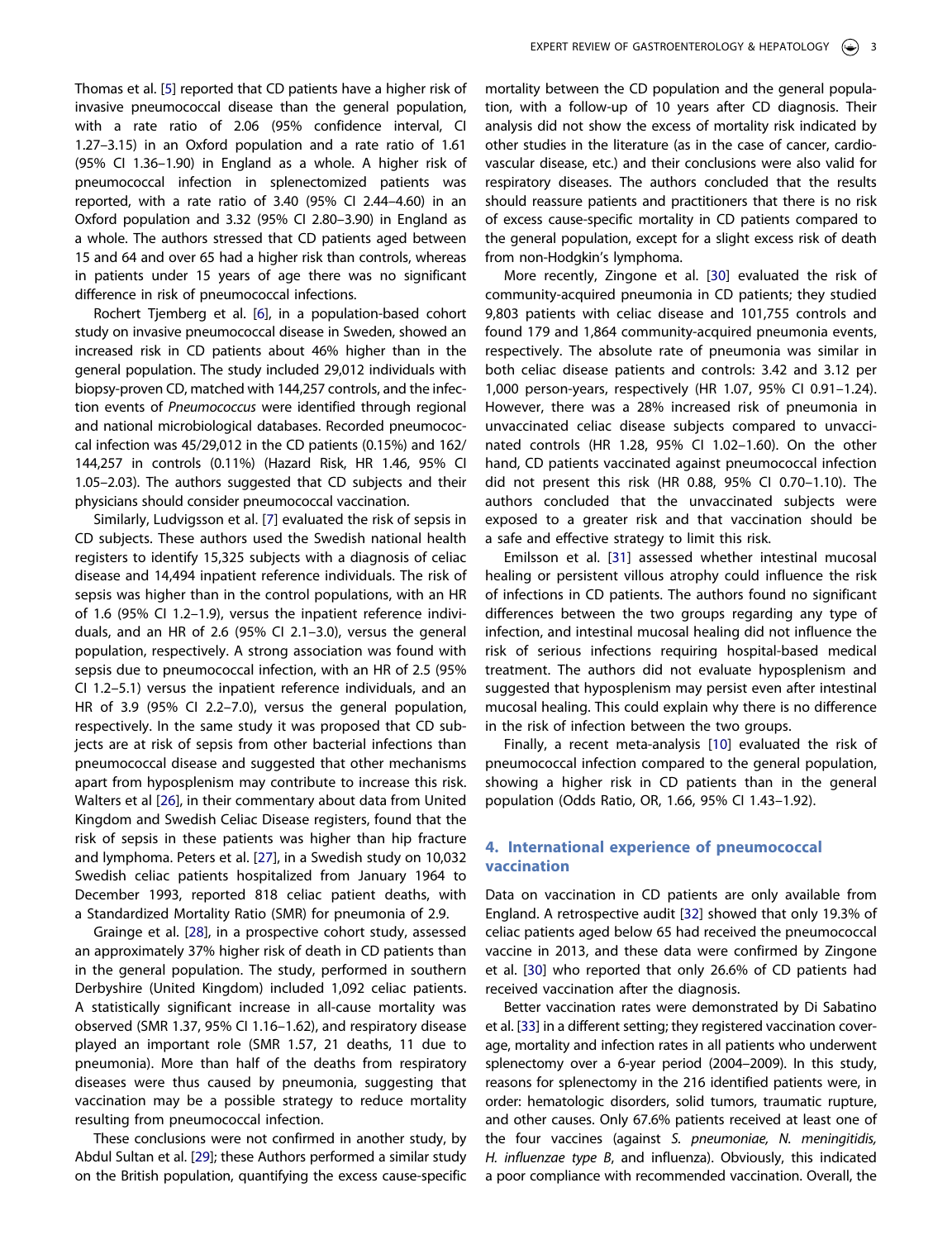mortality rate was significantly greater in unvaccinated than in vaccinated patients. Of the 21 reported cases of overwhelming post-splenectomy infection, 8 were fatal and 5 potentially vaccine-preventable.

# **5. Type of vaccine**

Many types of vaccines are available on the market and it is currently unclear which type of vaccination is preferable in CD patients. Some scientific and health authorities recommend the use of PCV-10 and PCV-13 (pneumococcal conjugate vaccine, valent-10 and −13) in children and adult patients with alterations of innate and adaptive immunity. Furthermore, the CRM197 diphtheria protein (i.e. the carrier protein for the conjugate vaccine) changes the nature of the response from T-independent to T-dependent, making this vaccine particularly suitable in infants, especially below the age of 2 years, when the splenic IgM-memory B cell pool is still immature. Similarly, adult hyposplenic patients, in whom the IgMmemory B cell pool is depleted, would benefit from PCV-13, as its T-dependent mechanism bypasses the immunological impairment due to the lack of IgM-memory B cells [\[34](#page-5-5)]. However, this kind of vaccine is recommended by current guidelines only in infancy. PPV 23 (pneumococcal capsular polysaccharide vaccine), whose protective action is based on the production of opsonizing anti-capsular antibodies by means of a T-independent mechanism, is at present recommended in asplenic/hyposplenic children above 5 years old and in adults, since it is associated with a poor or absent response in children under 5 years [[35,](#page-5-6)[36](#page-5-7)].

<span id="page-3-1"></span><span id="page-3-0"></span>On the other hand, the current international literature also suggests using pneumococcal conjugate vaccine instead of the capsular polysaccharide vaccine in adult patients with hyposplenia or asplenia due to its T cell-dependent mechanism, which should be not compromised in these clinical conditions [\[21](#page-4-20)]. Therefore, in naïve patients PCV-13 (1 dose) is recommended, followed by PPV-23 (1 dose) at least 8 weeks later. In patients who have previously received PPV-23, PCV-13 is administered ≥1 year later. A booster dose of PPV-23 after 5 years is also suggested [[37](#page-5-8)].

#### <span id="page-3-2"></span>**6. Do we vaccinate all cd patients?**

To date, no subgroup of subjects at greater risk of pneumococcal infection has been identified within the group of CD patients. A limitation bias of previous studies is the lack of analysis of splenic function and, more generally, of the quantification of the immunological deficit in CD patients, which can predispose to an increased risk of invasive pneumococcal disease. However, an analysis of splenic function and size is not routinely performed in CD patients [\[11](#page-4-10)]. It is important to underline that asplenia is a risk factor strongly associated with invasive pneumococcal disease, quantified by Backhaus et al. [[38](#page-5-9)] in a recent study as RR = 14.08 (95% CI 10.38–19.10).

<span id="page-3-3"></span>We can suggest two practical approaches to select CD patients who could benefit from vaccination, thus avoiding the necessity to vaccinate all newly diagnosed CD patients and consequently saving money. First, from a simple, clinical point of view, it is reasonable to vaccinate CD patients with advancing age at diagnosis, concomitant AID, CD complications (refractory CD, ulcerative jejuno-ileitis, collagenous sprue), previous history of major infections/sepsis and/or thromboembolism, and splenic atrophy [\[11](#page-4-10)]. Second, the presence of a small-sized spleen could be investigated by abdominal ultrasound, which can be included in the routine evaluation of patients with suspected CD. Evaluating the percentage of pitted erythrocyte levels in blood films can be a further way to help decide whether or not to vaccinate patients.

#### **7. Conclusion**

At present, there is no study in the literature on CD patients with hyposplenism that quantifies the risk of invasive pneumococcal disease, even if the functional impairment of the spleen is a wellknown risk factor for pneumococcal infection [[21](#page-4-20)].

Most authors, in accordance with the British Society of Gastroenterology guidelines, suggest that pneumococcal vaccination in CD patients is a safe and effective method for the prevention of pneumococcal infections [\[20\]](#page-4-19). However, studies in the literature show conflicting data on the excess risk of pneumonia, invasive pneumococcal disease, sepsis and mortality in CD patients compared to the general population.

In the 14–65 age group there is in fact an excess of risk, in part likely due to a lack of pneumococcal vaccination, in the absence of vaccination schemes [[10\]](#page-4-9).

It is necessary to identify those subgroups of CD patients that could be exposed to a greater risk on the basis of the course of CD and degree of splenic function deficiency. A systematic evaluation of spleen function would be useful in CD to select the patients who may benefit from vaccination, but it is not currently performed and there are no unanimous indications about the methods to be used.

<span id="page-3-4"></span>At present, in the international literature, there are no studies to verify whether gluten and active CD can affect the pneumococcal vaccination. Anania et al. [[39](#page-5-10)] showed that immunological responses to other vaccines in CD children are not different from those in the general population, except those for hepatitis B.

In conclusion, pneumococcal vaccination should be performed in CD patients, considering the increased risk of invasive pneumococcal disease in unvaccinated CD patients, as well as the safety and efficacy profile of the PCV vaccine in asplenic subjects. However, it does not seem logical, nor economically viable, to vaccinate all newly diagnosed CD patients. Other strategies to identify, and thus to protect, CD patients at risk should be evaluated and applied on a large scale.

### **8. Expert opinion**

# **What are the key weaknesses in clinical management so far?**

Currently, hyposplenism, a well-known risk factor for pneumococcal infection, is not routinely researched and evaluated in celiac patients.

# **What potential does further research hold? What is the ultimate goal in this field?**

A systematic evaluation of spleen function should be useful in CD to select the patients who may benefit from vaccination, to reduce the risk of invasive pneumococcal disease.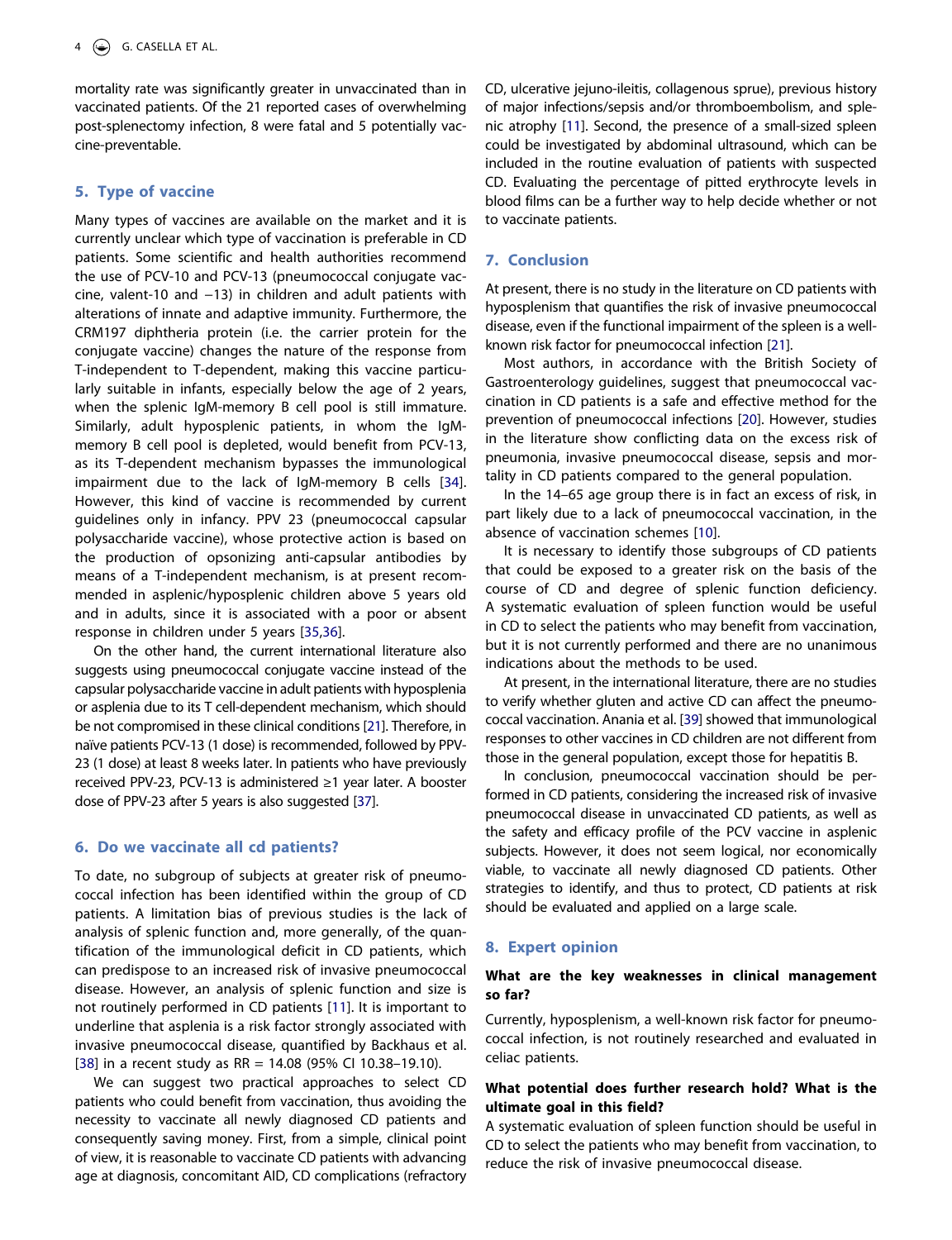# **What research or knowledge is needed to achieve this goal and what is the biggest challenge in this goal being achieved?**

Considering that hyposplenism affects more than one-third of celiac patients, and that it is strongly related to a higher risk of infections, every physician should investigate for signs of hyposplenism on peripheral blood smear in CD patients. The finding of an atrophic spleen on abdominal ultrasound should then lead the physician to assess spleen function.

# **Is there any particular area of the research you are finding of interest at present?**

It might be of practical interest to better explore the mechanism by which malnutrition and increased intestinal permeability may predispose to an impairment of the immune system's ability to respond to infections in celiac patients, and how a gluten-free diet reverses immunological impairment in celiac patients.

#### *8.1. Five-year view*

It is reasonable to speculate that within the next five years hyposplenism will be routinely researched in celiac patients and that all celiac patients with impaired immunologic function will undergo a complete vaccination protocol, including *S. pneumoniae, N. meningitidis, H. influenzae type B*, and influenza.

#### **Funding**

Q3 This paper was not funded.

### **Declaration of interest**

�The authors have no relevant affiliations or financial involvement with any organization or entity with a financial interest in or financial conflict with the subject matter or materials discussed in the manuscript. This includes employment, consultancies, honoraria, stock ownership or options, expert testimony, grants or patents received or pending, or royalties.

#### **Reviewer disclosures**

Peer reviewers on this manuscript have no relevant financial or other relationships to disclose

#### **References**

<span id="page-4-1"></span><span id="page-4-0"></span>Papers of special note have been highlighted as either of interest (•) or of considerable interest (••) to readers.

- <span id="page-4-5"></span><span id="page-4-4"></span><span id="page-4-3"></span><span id="page-4-2"></span>1. Lebwohl B, Sanders DS, Green PHR. Celiac disease. Lancet. Q5 [2018](#page-0-4):391:70-81.
	- 2. Kneepkens CM, von Blomberg BM. Clinical practice: celiac disease. Eur J Pediatr. [2012;](#page-0-4)171:1011–1021.
	- 3. Saalman R, Fällström SP. High incidence of urinary tract infection in patients with celiac disease. Arch Dis Child. [1996;](#page-0-5)74:170–171.
	- 4. Ludvigsson JF, Sanders DS, Maeurer M, et al. Risk of tuberculosis in a large sample of patients with celiac disease -a nationwide cohort study. Aliment Pharmacol Ther. [2011;](#page-0-6)33:689–696.
	- 5. Thomas HJ, Wotton CJ, Yeates D, et al. Pneumococcal infection in patients with celiac disease. Eur J Gastroenterol Hepatol. [2008;](#page-0-6)20:624–628.
	- 6. Röckert Tjernberg A, Bonnedahl J, Inghammar M, et al. Celiac disease and invasive pneumococcal disease: a population-based cohort study. Epidemiol Infect. [2017](#page-0-6);145:1203–1209.
- <span id="page-4-6"></span>7. Ludvigsson JF, Olén O, Bell M, et al. Celiac disease and risk of sepsis. Gut. [2008;](#page-0-6)57:1074–1080.
- <span id="page-4-7"></span>8. Bullen AW, Hall R, Gowland G, et al. Hyposplenism, adult celiac disease, and autoimmunity. Gut. [1981;](#page-0-7)22:28–33.
- <span id="page-4-8"></span>9. Harms Pritchard G, Pepper M. Memory B cell heterogeneity: remembrance of things past. J Leukoc Biol. [2018;](#page-0-8)103:269–274.
- <span id="page-4-9"></span>10. Simons M, Scott-Sheldon LAJ, Risech-Neyman Y, et al. Celiac disease and increased risk of pneumococcal infection: a systematic review and meta-analysis. Am J Med. [2018](#page-1-0);131:83–89.
- **•• Recent and comprehensive review on CD and Pneumococcal infection.**
- <span id="page-4-10"></span>11. Di Sabatino A, Brunetti L, Carnevale MG, et al. Is it worth investigating splenic function in patients with celiac disease? World J Gastroenterol. [2013;](#page-1-1)19:2313–2318.
- <span id="page-4-11"></span>12. Di Sabatino A, Rosado MM, Ciccocioppo R, et al. Depletion of immunoglobulin M memory B cells is associated with splenic hypofunction in inflammatory bowel disease. Am J Gastroenterol. [2005](#page-1-2);100:1788–1795.
- <span id="page-4-12"></span>13. Di Sabatino A, Carnevale Maffè G, Brunetti L, et al. Splenic hypofunction in patients with an incidental finding of small-sized spleen at abdominal ultrasound. Intern Emerg Med. [2013](#page-1-3);8:361–362.
- **• A simple "Letter to the Editor" which suggests a practical approach to the problem.**
- <span id="page-4-13"></span>14. Corazza GR, Zoli G, Di Sabatino A, et al. A reassessment of splenic hypofunction in celiac disease. Am J Gastroenterol. [1999](#page-1-4);94:391–397.
- <span id="page-4-14"></span>15. Di Sabatino A, Rosado MM, Cazzola P, et al. Splenic hypofunction and the spectrum of autoimmune and malignant complications in celiac disease. Clin Gastroenterol Hepatol. [2006;](#page-1-5)4:179–186.
- <span id="page-4-15"></span>16. Bjarnason I, Marsh MN, Price A, et al. Intestinal permeability in patients with celiac disease and dermatitis herpetiformis. Gut. [1985](#page-1-6);26:1214–1219.
- <span id="page-4-16"></span>17. Wierdsma NJ, van Bokhorst-de van der Schueren MA, Berkenpas M, et al. Vitamin and mineral deficiencies are highly prevalent in newly diagnosed celiac disease patients. Nutrients. [2013;](#page-1-7)5:3975–3992.
- <span id="page-4-17"></span>18. Doig CJ, Sutherland LR, Sandham JD, et al. Increased intestinal permeability is associated with the development of multiple organ dysfunction syndrome in critically ill ICU patients. Am J Respir Crit Care Med. [1998](#page-1-8);158:444–451.
- <span id="page-4-18"></span>19. Robertson DA, Taylor N, Sidhu H, et al. Pulmonary permeability in celiac disease and inflammatory bowel disease. Digestion. [1989](#page-1-9);42:98–103.
- <span id="page-4-19"></span>20. Ludvigsson JF, Bai JC, Biagi F, et al. BSG celiac disease guidelines development group; British society of gastroenterology. Diagnosis and management of adult celiac disease: guidelines from the British society of gastroenterology. Gut. [2014;](#page-1-10)63:1210–1228.
- **• One of the most recent and comprehensive guidelines on Celiac Disease.**
- <span id="page-4-20"></span>21. William BM, Corazza GR. Hyposplenism: a comprehensive review. Part I: basic concepts and causes. Hematology. [2007;](#page-1-11)12:1-13.
- <span id="page-4-21"></span>22. Rubio-Tapia A, Hill ID, Kelly CP, et al. American college of gastroenterology. ACG clinical guidelines: diagnosis and management of celiac disease. Am J Gastroenterol. [2013](#page-1-12);108:656–676.
- <span id="page-4-22"></span>23. O'Donoghue DJ. Fatal pneumococcal septicaemia in celiac disease. Postgrad Med J. [1986;](#page-1-13)62:229–230.
- 24. Parnell N, Thomas P. Fatal pneumococcal septicaemia in a celiac patient. Eur J Gastroenterol Hepatol. 1998;10:899–900.
- <span id="page-4-23"></span>25. Ouseph MM, Simons M, Treaba DO, et al. Fatal streptococcus pneumoniae sepsis in a patient with celiac disease-associated hyposplenism. ACG Case Rep J. [2016;](#page-1-13)3:e140.
- <span id="page-4-24"></span>26. Walters JR, Bamford KB, Ghosh S. Celiac disease and the risk of infections. Gut. [2008;](#page-2-0)57:1034–1035.
- <span id="page-4-25"></span>27. Peters U, Askling J, Dridley G, et al. Causes of death in patients with Celiac disease in a population-based Swedish cohort. Arch Intern Med. [2003](#page-2-1);163:1566–1572.
- <span id="page-4-26"></span>28. Grainge MJ, West J, Card TR, et al. Causes of death in people with celiac disease spanning the pre- and post-serology era: a

 $\Omega$ 4